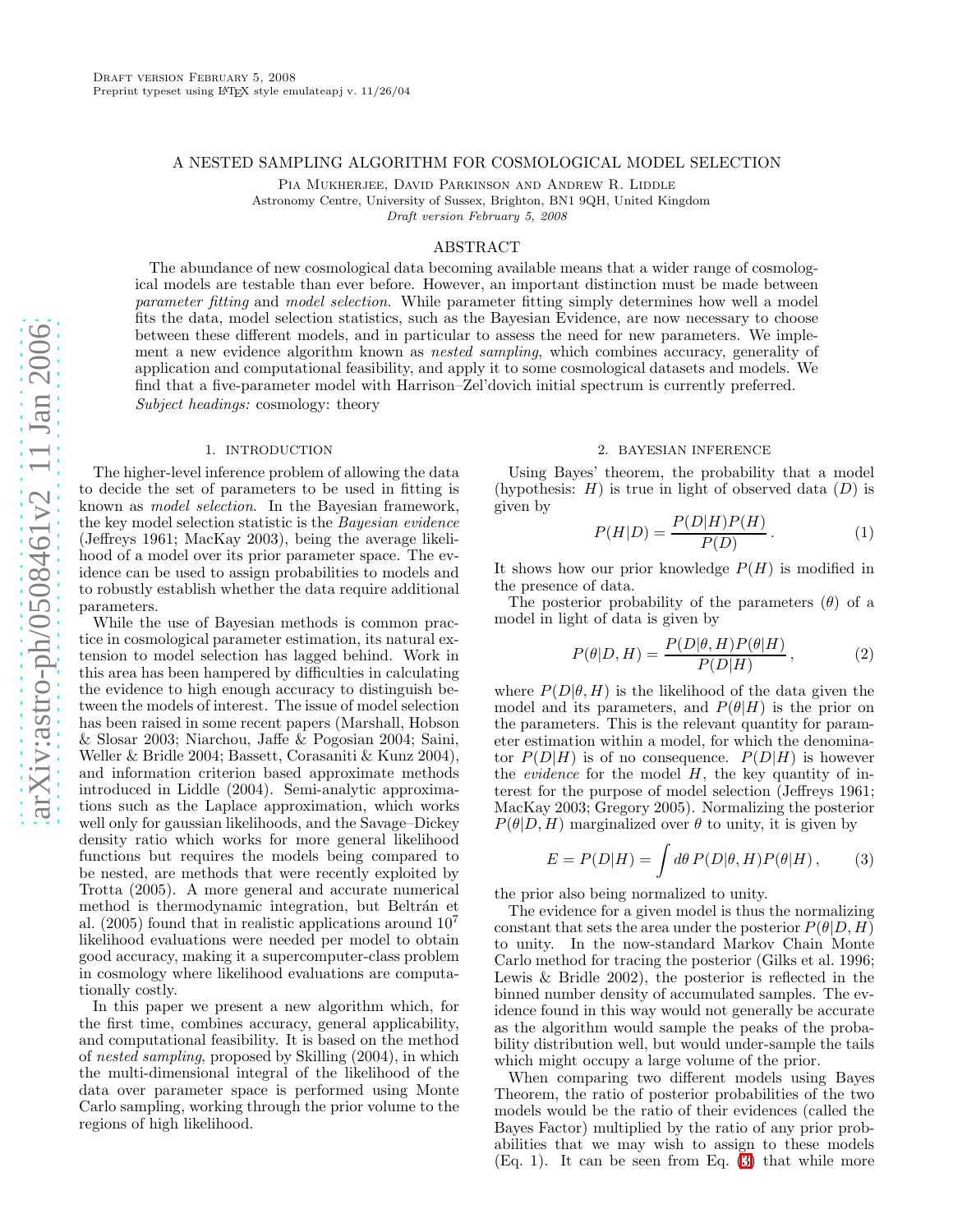complex models will generally result in better fits to the data, the evidence, being proportional to the volume occupied by the posterior relative to that occupied by the prior, automatically implements Occam's razor. It favours simpler models with greater predictive power provided they give a good fit the data, quantifying the tension between model simplicity and the ability to fit to the data in the Bayesian sense. Jeffreys (1961) provides a useful guide to what constitutes a significant difference between two models:  $1 < \Delta \ln E < 2.5$  is substantial,  $2.5 < \Delta \ln E < 5$  is strong, and  $\Delta \ln E > 5$  is decisive. For reference, a  $\Delta \ln E$  of 2.5 corresponds to odds of about 1 in 13.

While for parameter fitting the priors become irrelevant once the data are good enough, for model selection some dependence on the prior ranges always remains however good the data. The dependence on prior parameter ranges is a part of Bayesian reasoning, and priors should be chosen to reflect our state of knowledge about the parameters before the data came along. The Bayesian evidence is unbiased, as opposed to approximations such as the information criteria.

Perhaps the most important application of model selection is in assessing the need for a new parameter, describing some new physical effect proposed to influence the data. Frequentist-style approaches are commonplace, where one accepts the parameter on the basis of a better fit, corresponding to an improvement in  $\Delta(\ln L)$  by some chosen threshold (leading to phrases such as 'twosigma detection'). Such approaches are non-Bayesian: the evidence shows that the size of the threshold depends both on the properties of the dataset and on the priors, and in fact the more powerful the dataset the higher the threshold that must be set (Trotta 2005). Further, as the Bayesian evidence provides a rank-ordered list of models, the need to choose a threshold is avoided (though one must still decide how large a difference in evidence is needed for a robust conclusion).

The main purpose of this paper is to present an algorithm for evidence computation with widespread applications. However as a specific application we examine the need for extra parameters against the simplest viable cosmological model, a ΛCDM model with Harrison– Zel'dovich initial spectrum, whose five parameters are the baryon density  $\Omega_{\rm b}h^2$ , cold dark matter density  $\Omega_{\text{cdm}}h^2$ , the Hubble parameter  $H_0 = 100h$ kms<sup>-1</sup>Mpc<sup>-1</sup> (or the ratio  $\Theta$  of the approximate sound horizon at decoupling to its angular diameter distance), the optical depth  $\tau$ , and the amplitude  $A_s$  of primordial perturbations. We study the case for two additional parameters, the scalar spectral index and the dark energy equation of state (assumed constant).

#### 3. NESTED SAMPLING

#### 3.1. Basic Method

Nested sampling (Skilling 2004) is a scheme to trace the variation of the likelihood function with prior mass, with the effects of topology, dimensionality and everything else implicitly built into it. It breaks up the prior volume into a large number of 'equal mass' points and orders them by likelihood. Rewriting Eq. [\(3\)](#page-0-0) in the notation of Skilling  $(2004)$ , with X as the fraction of total prior mass such that  $dX = P(\theta|H)d\theta$  and the likelihood



<span id="page-1-0"></span>Fig. 1.— The nested sampling algorithm integrates the likelihood over the prior volume by peeling away thin iso-surfaces of equal likelihood.

 $P(D|\theta, H) = L(X)$ , the equation for the evidence becomes

$$
E = \int_0^1 L \, dX \,. \tag{4}
$$

Thus the problem of calculating the evidence has become a one-dimensional integral, in which the integrand is positive and decreasing. Suppose we can evaluate the likelihood as  $L_j = L(X_j)$ , where the  $X_j$  are a sequence of decreasing values, such that

$$
0 < X_m < \dots < X_2 < X_1 < 1 \tag{5}
$$

as shown schematically in Figure [1.](#page-1-0) Then the evidence can be estimated by any numerical method, for example the trapezoid rule

$$
E = \sum_{j=1}^{m} E_j, \quad E_j = \frac{L_j}{2} (X_{j-1} - X_{j+1}). \tag{6}
$$

The nested sampling algorithm achieves the above summation in the following way:

- 1. Sample N points randomly from within the prior, and evaluate their likelihoods. Initially we will have the full prior range available, i.e.  $(0, X_0 = 1)$ .
- 2. Select the point with the lowest likelihood  $(L_j)$ . The prior volume corresponding to this point,  $X_j$ , can be estimated probabilistically. The average volume decrease is given as  $X_j/X_{j-1} = t$  where t is the expectation value of the largest of  $N$  random numbers from uniform $(0,1)$ , which is  $N/(N+1)$ .
- 3. Increment the evidence by  $E_j = L_j (X_{j-1} X_{j+1})/2$ .
- 4. Discard the lowest likelihood point and replace it with a new point, which is uniformly distributed within the remaining prior volume  $(0, X_i)$ . The new point must satisfy the hard constraint on likelihood of  $L > L_j$ .
- 5. Repeat steps 2–4, until the evidence has been estimated to some desired accuracy.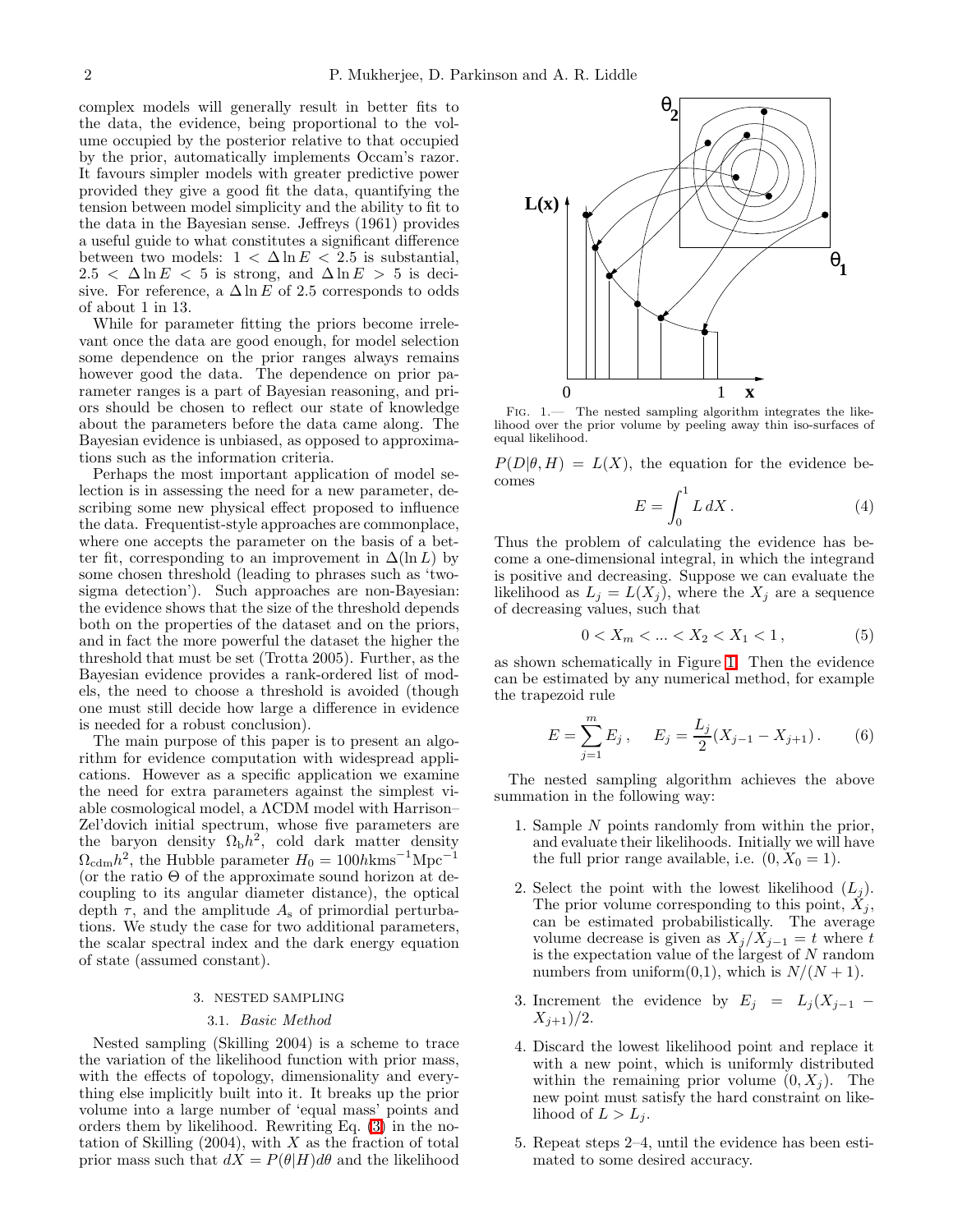

FIG. 2.— Evidence against the number of sample points  $N$  for a 6D Gaussian likelihood function as a test case. The horizontal lines show the actual analytical value.Points are displaced slightly horizontally for visual clarity.

The method thus works its way up the likelihood surface, through nested surfaces of equal likelihood. After j steps the prior mass remaining shrinks to  $X_j \sim$  $(N/(N+1))^j$ . The process is terminated when some stopping criterion is satisfied, and a final amount of  $\langle L \rangle \times X_i$ due to the  $N-1$  remaining sample points is added to the thus far accumulated evidence.

Thus a multi-dimensional integral is performed using Monte Carlo sampling, imposing a hard constraint in likelihood on samples that are uniformly distributed in the prior, implying a regularized probabilistic progression through the prior volume. Besides implementing and testing this scheme in the cosmological context, our main contribution lies in developing a general strategy to sample new points efficiently.

# 3.2. Details

The prior space to sample from reduces by a constant factor of  $N/(N+1)$  every time the lowest likelihood point is discarded. The most challenging task in implementing the algorithm is to sample uniformly from the remaining prior volume, without creating too large an overhead in likelihood evaluations even when the remaining volume of prior space may be very small. The new point must be uncorrelated to the existing points, but we can still use the set of existing points as a guide. We find the covariance of the live points, rotate our coordinates to the principal axes, and create an ellipsoid which just touches the maximum coordinate values of the existing points. To allow for the iso-likelihood contours not being exactly elliptical, these limits are expanded by a constant enlargement factor, aiming to include the full volume with likelihood exceeding the current limit (if this is not done new points will be biased towards the centre, thus overestimating the evidence). New points are then selected uniformly within the expanded ellipse until one has a likelihood exceeding the old minimum, which then replaces the discarded lowest-likelihood point.

The two algorithm parameters to be chosen are the number of points  $N$  and the enlargement factor of the ellipsoid. Figure 2 shows evidence verses  $N$ , for a flat Harrison–Zel'dovich model with a cosmological constant. The mean evidence values and standard deviations obtained from 4 repetitions are shown. These are shown



Fig. 3.— (a) The accumulated evidence (dashed curve), the evidence contributed by the remaining points at each stage (dotdashed curve), and their sum (solid curve), shown against prior volume remaining for a 6D Gaussian likelihood function. (b) A later part of the solid curve shown against the  $log(tol)$  (see text).

for two different values of the enlargement factor. When the enlargement factor is large enough (here 1.5) the evidence obtained with 100 sample points agrees with that obtained with 500, while when the enlargement factor is not large enough, the evidences obtained with small N are systematically biased high. Similar tests done on multi-dimensional Gaussian likelihood functions, for which the expected evidence can be found analytically, indicated the same. Based on such tests we choose to work with N of 300, and enlargement factors of 1.5 for the 5D model (this corresponds to a 50% increase in the range of each parameter), 1.7 for 6D and 1.8 for 7D models. These choices are conservative (smaller values would reduce the computing time), and were made in order to ensure evidences that are accurate and free of systematics. In our cosmological applications we have also computed evidences with larger enlargement factors and found that they remained unchanged. The typical acceptance rate in finding a new point during the course of the algorithm was found to be roughly constant at  $\sim 20 - 25\%$  for an enlargement factor of 1.5, and lower for larger enlargement factors, after an initial period of almost 100% acceptance, as expected.

Figure 3a shows the accumulated evidence, the evidence contributed by the remaining points at each stage, and their sum, against prior volume remaining, again for a flat Harrison–Zel'dovich model with a cosmological constant. The  $X$  at which the calculation can be terminated will depend on the details of the problem (e.g. dimensionality, priors etc.). We define a parameter tol as the maximum possible fractional amount that the remaining points could increase the evidence by:  $tol \equiv (L_{\text{max}})_{j}X_{j}/E$  where  $L_{\text{max}}$  is the maximum likelihood of the current set of sample points. Figure 3b zooms into a late part of the solid curve, now plotting it against the value of the parameter tol. The calculation need only be carried out until the standard error on the mean evidence, computed for a certain number of repetitions, drops below the desired accuracy. An uncertainty in  $\ln E$  of 0.1 would be the highest conceivable accuracy one might wish, and with 8 repetitions this happens when  $ln(tol) \sim a$  few. This takes us to quite small X, of order  $10^{-6} - 10^{-7}$  in our actual cosmological simulations.